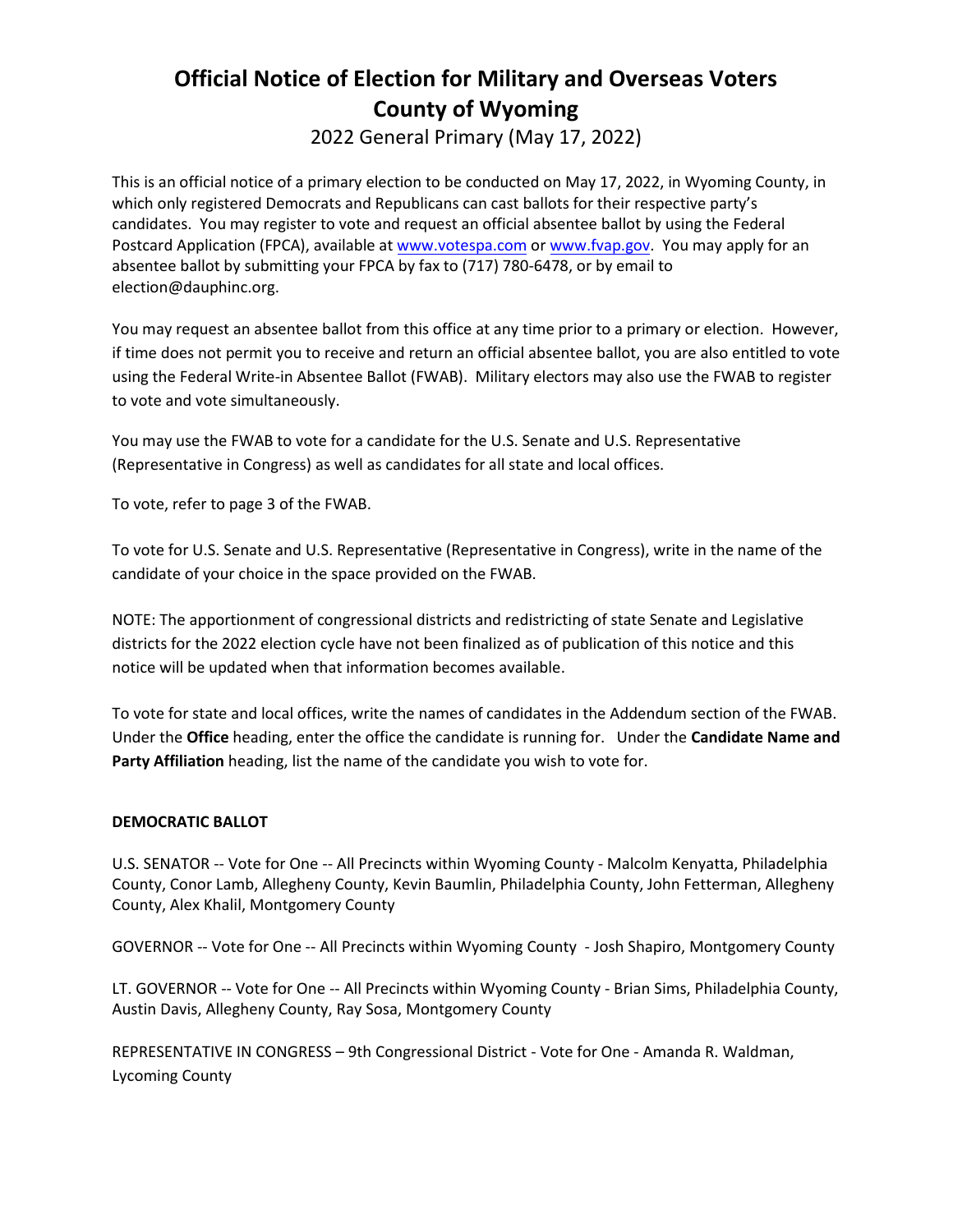SENATOR IN THE GENERAL ASSEMBLY – Vote for One - 20th Senatorial District - Jackie Baker, Susquehanna County

REPRESENTATIVE IN THE GENERAL ASSEMBLY – Vote for One— 110th Legislative District - No Candidate

MEMBER OF THE DEMOCRATIC STATE COMMITTEE-- Vote for One -- All Precincts within Wyoming County - No Candidate

MEMBER OF THE DEMOCRATIC COUNTY COMMITTEE – Vote for not more than Two per precinct within Wyoming County

#### **REPUBLICAN BALLOT**

U.S. SENATOR -- Vote for One -- All Precincts within Wyoming County - Kathy Barnette, Montgomery County, Jeff Bartos, Montgomery County, Mehmet Oz, Montgomery County, Carla Sands, Cumberland County, Dave Mccormick, Allegheny County, Sean Gale, Montgomery County, George Bochetto, Philadelphia County

GOVERNOR-- Vote for One-- All Precincts within Wyoming County - Douglas V. Mastriano, Franklin County, Lou Barletta, Luzerne County, Dave White, Delaware County, Joe Gale, Montgomery County, Bill Mcswain, Chester County, Jake Corman, Centre County, Melissa Hart, Allegheny County, Charlie Gerow, Cumberland County, Nche Zama, Northampton County

LT. GOVERNOR -- Vote for One -- All Precincts within Wyoming County - Clarice Schillinger, Montgomery County, Teddy Daniels, Wayne County, Rick Saccone, Allegheny County, Carrie Lewis Delrosso, Allegheny County, Russ Dymond, Lebanon County, John Brown, Northampton County, Chris Frye, Lawrence County, James Earl Jones, Montgomery County, Jeff Coleman, Cumberland County

REPRESENTATIVE IN CONGRESS – Vote for One - 9th Congressional District - Dan Meuser, Luzerne County

SENATOR IN THE GENERAL ASSEMBLY – Vote for One - 20th Senatorial District - Lisa Baker – Luzerne County, Nathan A. Turock, Wyoming County

REPRESENTATIVE IN THE GENERAL ASSEMBLY – Vote for One— 110th Legislative District - Tina Pickett, Bradford County

MEMBER OF THE REPUBLICAN STATE COMMITTEE -- Vote for One -- All Precincts within Wyoming County - William Eggleston, Clinton Township